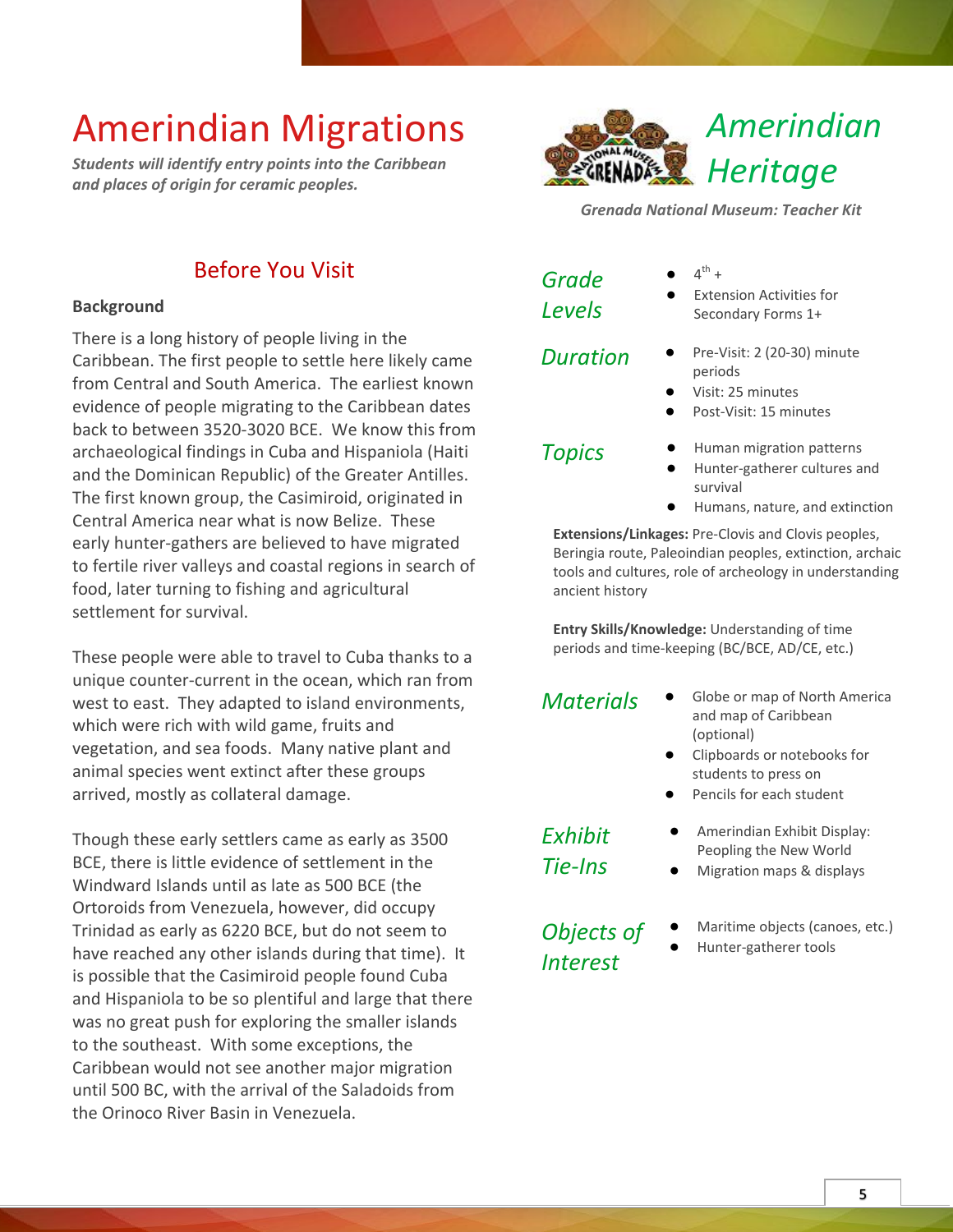Around 500 BCE, the Saladoid people from the Orinoco River Basin in Venezuela entered the Lesser Antilles and traveled northwest to Cuba. The reason for their migration may have been due to clashes with the Barrancoid people in Venezuela around 800 BCE, whose presence may have pushed the Saladoids out. These settlers are credited with advances in agriculture and their use of ceramics and pottery.

Despite their migration route, the earliest evidence of Saladoid culture in the Caribbean appears to be in Puerto Rico and the Dominican Republic. Though the earliest ceramic styles do appear further south, no radiocarbon dates taken at Saladoid sites in the Windward Islands show evidence of their settlement until about 500 years *after* the Greater Antilles. Competing theories try to explain this enigma: they either skipped over the islands instead of navigating them in a stepping-stone fashion, or there simply hasn't been enough archaeological work (esp. with radiocarbon dating) in the Windwards.

Much of our ability to place groups in regions during certain historical time periods lies in studying carefully unearthed artifacts, including tools and ceramic items. The earliest ceramic styles do show up in Grenada, so it's possible the Saladoid people were here from the beginning. However, the earliest radiocarbon dates are at Pearls, St. Andrews, around 100 AD (CE).

#### **Lesson objectives**

SWBAT identify the entry points into the Caribbean and identify the places of origin of these early settlers.

- Students will list reasons why prehistoric groups migrated, and trace their general pattern into the Americas
- Students will explain how archaic peoples survived and populated the Central and South Americas and, later, the Caribbean
- Students will understand the concept of nonrenewable or "limited" natural resources and how this led a shift from migratory, hunter-gatherer cultures to agricultural, sedentary cultures

#### **Pre-Visit Lesson-Part I (30 minutes)**

#### **Procedure**

1. Give the students a few minutes to think about this scenario:

 *The time is 3500 BCE, over 5,500 years ago. Pretend you are part of an ancient prehistoric tribe living in a dense jungle. The jungle has lots of lush vegetation and plant life, beautiful waterfalls, cool rivers, mountains and valleys. The jungle is your home. It is very dense and has a lot of wildlife and plants, but there is no one else around you except for your tribe of 11 other people—4 men, 3 women, and 4 small children and babies. You and these 11 people know you must have food and water to survive. Create a list of tasks and things you would need in order to live.*

Have the students write answers to these questions either as individuals or in small groups (5 minutes):

- *What will you eat?*
- *What tools can you make out of things found in the jungle?*
- *Where can you find water?*
- *What else do you need to do in order to survive?*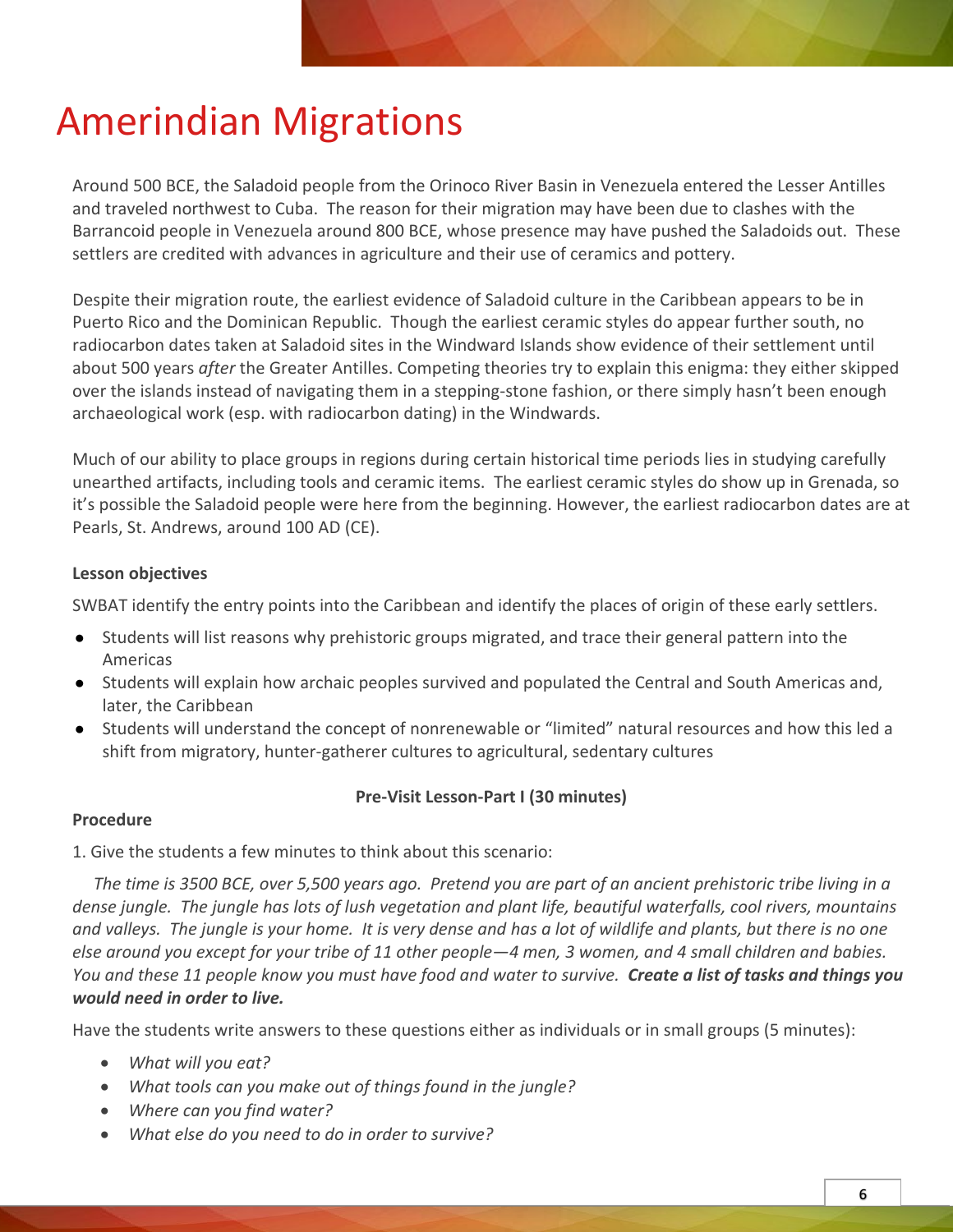2. Review these questions and student answers as a class. Probe for answers relating to hunting, picking/ gathering fruits and other plants to eat, collecting fresh water, making tools (spears, arrows, and axes made of stone, rope, baskets, ceramics, nets, etc.) for survival and hunting, and creating shelter from jungle vegetation, mud, wood, and other materials. Write down major items and jobs/tasks as they relate to **huntergatherer cultures** (hunting, picking fruits/seeds/vegetation, finding water, exploring, making tools, starting fires, finding shelter, etc.) on the blackboard as students name them.

3. Did students name agriculture/ farming? Domestication of animals? Better tools for hunting such as the bow and arrow? (Note: bow and arrow was a relatively "late" invention) Bones and animal hides for tools, clothing, and protection? Explain that all of these advances started to come around at this time, but in different *places* depending on where the people were living in the world. This development marks the beginning of **sedentary, agricultural societies**.

4. Explain that sometimes, hunter-gatherer groups left their territories in search of new lands. Pre-Clovis (Paleoindian) cultures from as long as 11,000 to 14,000 BCE (or longer) are believed to have settled the Americas from Asia via a land bridge across the Bering Strait (Beringia). As ice regions of North America started to melt away, larger migrations occurred, with groups populating downward along the western coastline and deeper mainland in present-day Canada and USA, gradually extending into Central and South America. **Using a map (if possible), trace these routes and have students note the time periods of each major migration area (See** *Migrations* **handout).** 

Ask why people might leave their territories where they hunted and roamed. Probe for responses like running out of animals to hunt or fruit/vegetation to eat, following seasonal game, exploration and discovery of new, fertile lands to accompany advances in agriculture (e.g., river basins and valleys), population growth and competition with neighboring groups over hunting grounds, etc.

#### **Debriefing**

Use this discussion to introduce the concept of "limited natural resources" and the transition to agriculture. Walk them through these details to help them construct meaning:

- When you harvest a patch of forest for specific plants, seeds, fruits, etc., you eventually have to move to another patch.
- Likewise, in parts of the world with four seasons, animals migrate as the temperature changes. If you depend on those animals, you must move with the animals.
- Thus, early humans in the New World (Paleoindians) were migratory and did not create big villages or towns, living rather in family clans.
- When you hunt a wild animal for food, that animal can no longer produce offspring. In fact, very large animals cannot produce more than 1-2 offspring a year, just like humans.
- The more people focused on specific animals, the less those animals could mate and grow their own population.
- With more and more people raising children, more food was needed. Thus, more animals and plants needed to be harvested, and in places where the animal population was small to begin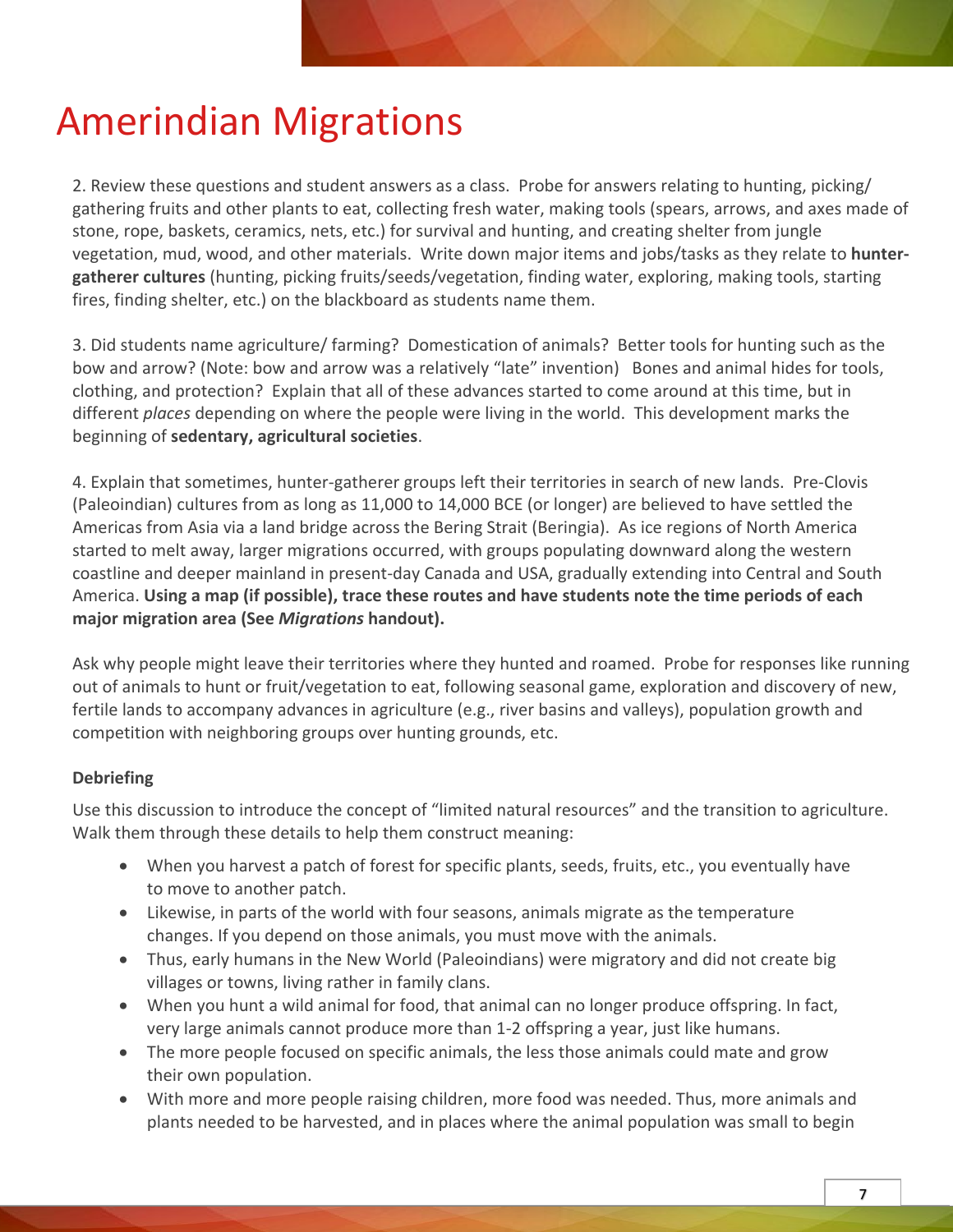with, human hunting could have caused animals to disappear entirely (go extinct).

- No matter where you are, however, if there are enough humans (like today), animals can be hunted faster than they reproduce, causing extinction and creating scarcity.
- Thus, hunter-gatherer groups migrated to where plants and animals were more plentiful. Unlike animals, however, plants have the opposite effect to being harvested: their seeds are dispersed.
- The plants people like to eat were therefore thriving! (And other plants that might naturally be more plentiful were struggling. Basically, people were dropping fruit pits and seeds all over the place, dispersing their favorite plants everywhere they went.)
- Whenever someone made the connection and started intentionally planting these seeds (which appears to have started and stopped at different points and places in history), the plants that sprouted were born into an already "domesticated" landscape as opposed to pristine/wild nature.
- People realized they could simply plant the seeds of their favorite plants and stop migrating. In the New World, this appears to have happened in the Brazilian Amazon before moving across northern South America. Seasonal campsites became permanent villages and towns. As long as people produced enough plants, their populations continued to grow. Some people made useful tools, pottery, and art and traded with people that were farming (bartering). Thus, people began to *specialize* in different jobs (the basis for modern society). The first agricultural people to migrate into the Caribbean, the Saladoids, lived like this.

Bring students back to the scenario: Ask them, as members of their "tribe", what would they have to do if their jungle started running out of fruit to pick or animals to hunt? Relate their responses to migrating groups covered in this lesson. Also have them think about how an island environment might cause further stress on animal populations (e.g. smaller area for both to coexist, environmental changes by humans, focus on fishing/marine resources could affect those animals, etc.).

In preparation for **Part II**, ask them to think about limited resources on an island vs. mainland. How does that affect group migration?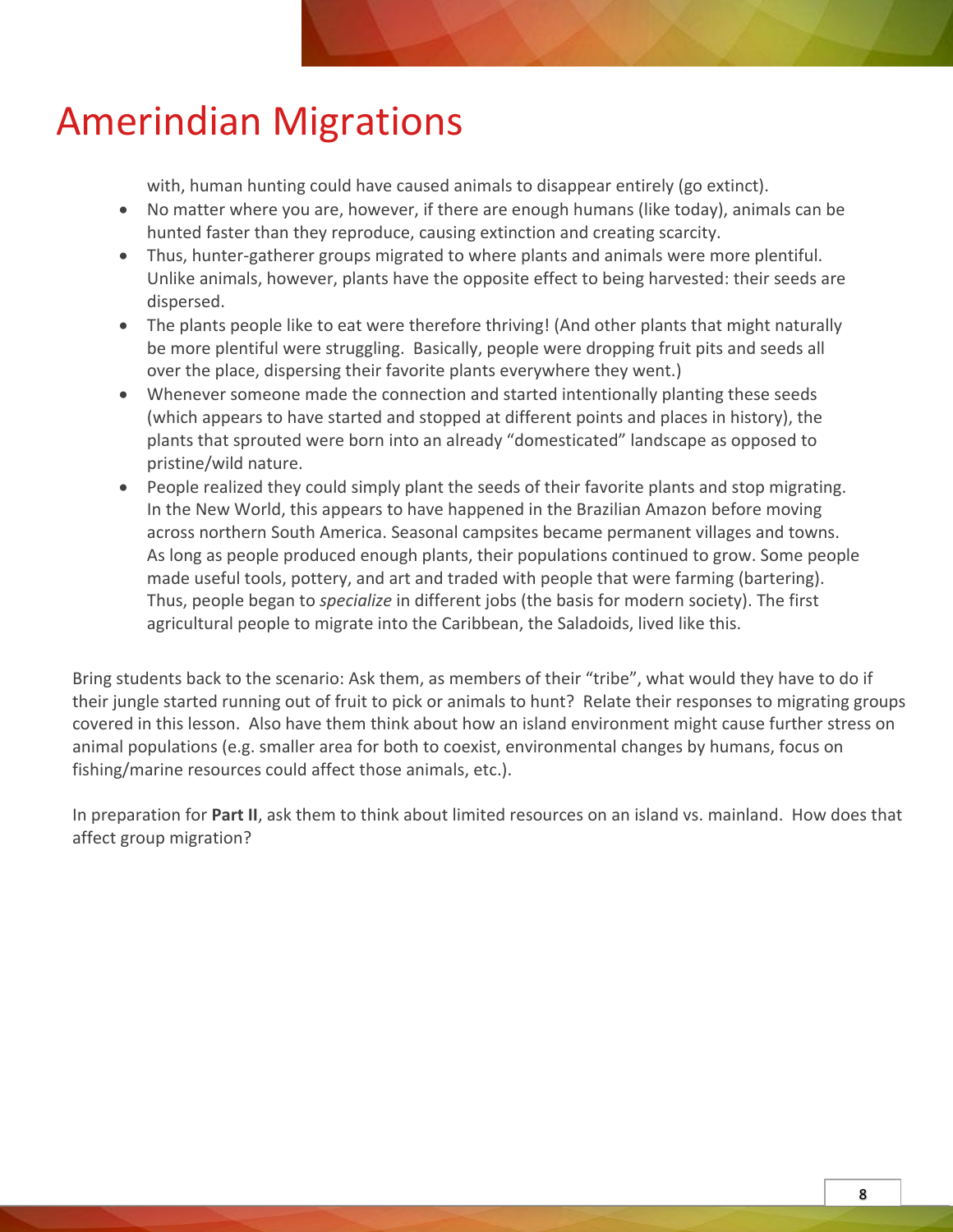#### **Pre-Visit Lesson-Part II (20 Minutes)**

*Use Part II to build on the concepts of migration and limited resources for hunter-gatherer groups and explain how groups from the Central and South Americas expanded outward and along the coastal regions of their*  land before eventually entering the Caribbean. Tie migration patterns in with the gradual advancement of *cultures (agriculture, population growth, development of canoes and maritime culture).*

Ask students to remember and think about some of the discussion from Part I, especially the reasons why some groups may need to travel great distances to survive and the concept of limited natural resources.

5. After living deep in the jungle for a long time, tell students that a member of their tribe has discovered a beach and ocean several kilometers east, with a shallow area full of shelled creatures, strange rocks, and very foul-tasting water. Have students discuss how this new beach/coastal land might affect their survival—what recourses might they find there? Use this scenario to **explain how groups left the main lands of South and Central America for fertile river valleys and eventually coastal regions, before they ever entered into the Caribbean.**

6. Explain that, after living on the coast for a time, these people became a maritime culture ('sea culture') and learned to craft canoes in order to explore and navigate the sea around them. Build on topics covered in Part I, including how people migrated and explored lands far around them in search of more resources, after exhausting many of the animals and vegetation they relied on. Pair this migration concept with **advances in technology**, including the ability to **craft boats**, which helped expand their reach into the Caribbean.

7. Explain also that population growth created **competition and wars with other groups and tribes in neighboring regions**, who also traveled and salvaged for food. This threat was sometimes enough to drive groups to risk their lives crossing the sea in search of new lands.

Describe the Casimiroid people and their travels by small canoe from Central America to Cuba in search of additional hunting-gathering grounds and resources. **Trace their migration patterns to Cuba and Hispaniola using a map of the Caribbean (if available).** Ask students what they think the people found once they arrived in Cuba. Was it populated with other people? Ask students what else they may have found in Cuba. Probe for undisturbed/unsettled jungle, fertile land and vegetation, lots of wild animals for hunting, etc. Remind them of the period 3500 BCE, and that archaeologists believe they were the first to arrive, based on archaeological sites and evidence of their settlements dating back to that time period.

Next, describe a similar push for people to explore away from the northeastern regions of South America and north into the Caribbean. Similar competition with neighboring tribes along the Amazon and coastal region may have helped drive the Saladoids from the Orinoco River Basin in Venezuela into the Caribbean, but not until thousands of years later, in 500 BCE.

#### **Debriefing**

Use these final questions to assess students' understanding of reasons why ancient civilizations needed to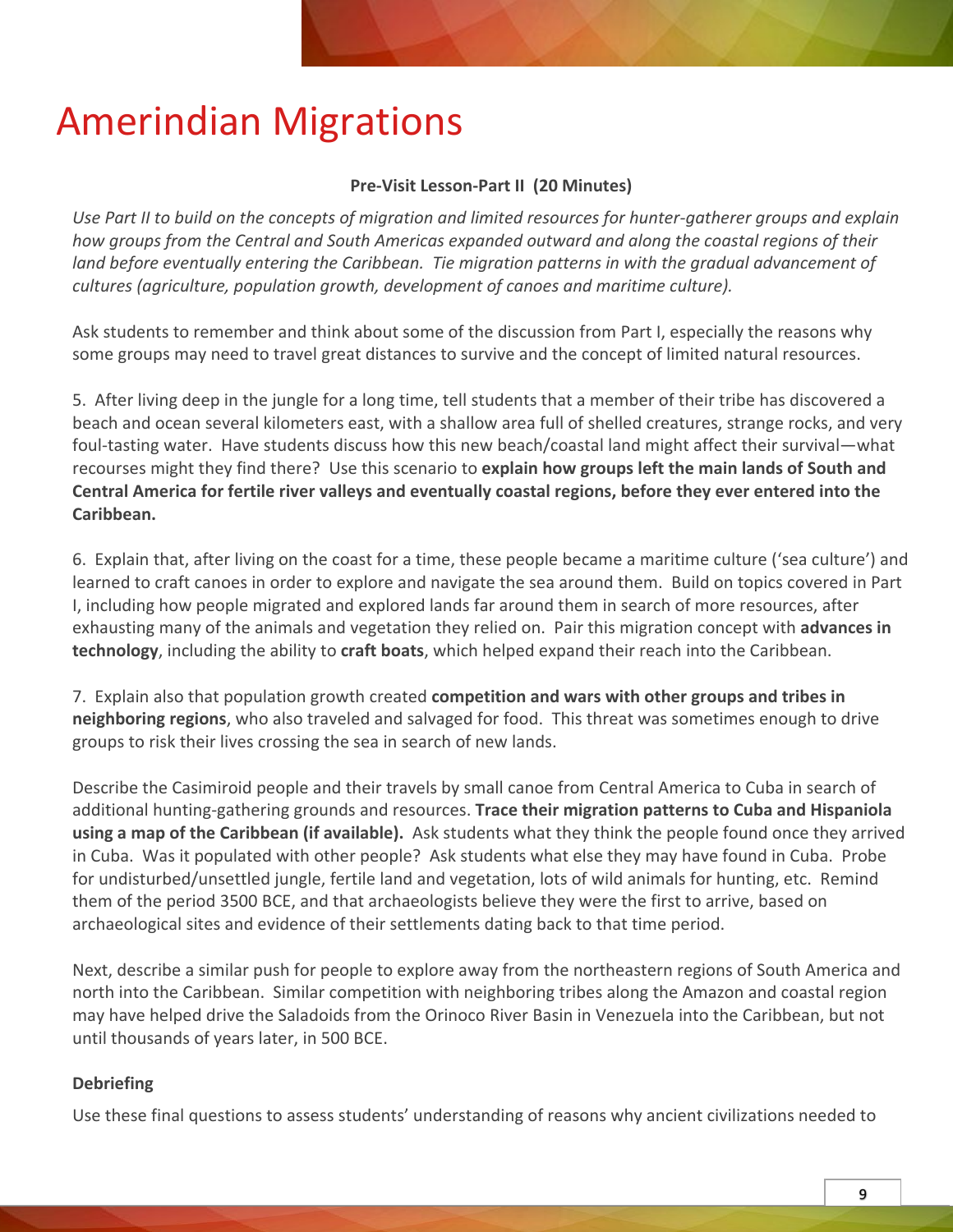migrate in order to survive. Alternatively, this may be given as a **written assignment**.

- What are some of the limited resources that people needed to survive when living in a jungle?
- Why do these resources eventually run out over time?
- Why did people go through such trouble of moving around so much, including crossing the ocean to reach Cuba in the Caribbean?
- Identify on a map (or name) some of the areas of origins of the people who settled the Caribbean. Why did they leave these lands?

Summarize the lesson by recounting some of the major themes and topics you discussed, and conclude that migration patterns eventually changed because people became more "settled" thanks to advances in farming and domestication of animals.

The second theme, depletion of resources, ties into topics concerning limited resources and the need to migrate. Explain how human growth in population affects the resources around them, sometimes causing animal species to go extinct. However, not all extinction is caused by humans: other causes include the introduction of new species (predator) and the extinction of plant species (food) due to climate change.

#### **Extension Questions (Secondary)**

How did geographical challenges affect migration patterns of ancient civilizations from the Americas? What major advances were needed to overcome these challenges?

Describe ocean currents and the counter-current mentioned in Background, which enabled the Casimiroid people to cross from the west.

Compare and contrast the concept of "nonrenewable resources" as they concerned ancient cultures with our own, present-day culture. How do limited natural resources affect human lifestyle choices and society? What challenges do present-day civilizations face, which ancient civilizations may not have faced?

#### **Adaptations for Struggling Students**

● Rather than focus on specific groups and time periods, much of this lesson can focus on the major distinction between hunter-gatherer groups and agricultural groups (migrating vs. sedentary).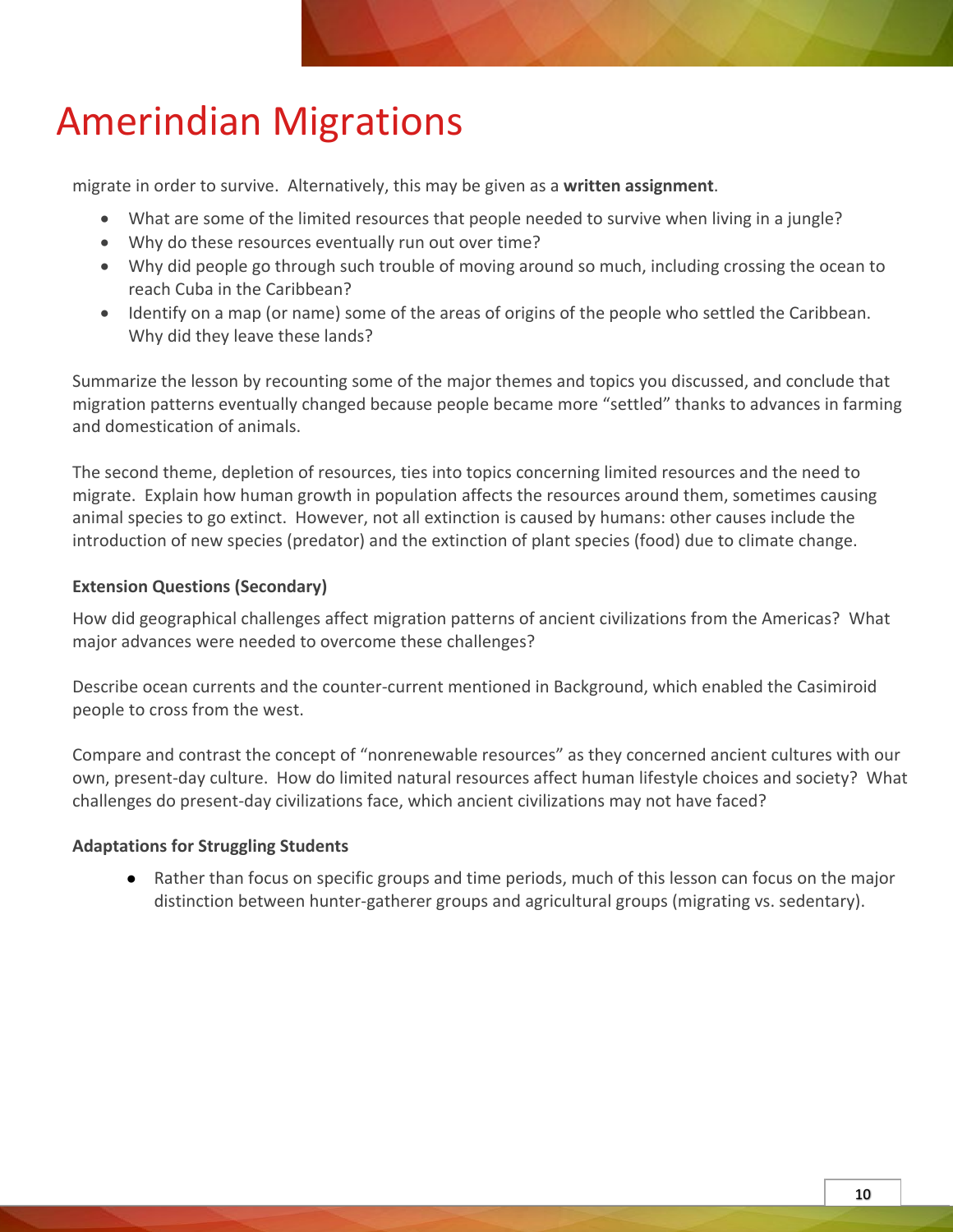### At the Museum

#### *Exploring Migration Patterns*

#### **Overview**

Students will explore the Amerindian Room in pairs to identify migration patterns into the Caribbean, explore reasons for these migrations, and identify settlement patterns to determine why Amerindians chose certain areas for their homesteads.

#### **Background Information**

In the pre-lesson, we determined that gradual population growth and the search for depleting food sources caused some ancient groups to travel great distances in search of new places to inhabit. The gradual outward migration from inner lands in the Americas to coastal regions helped create sea-life cultures, which learned to craft small boats/canoes and explore the sea around them. By using ocean currents to cross channels in the Caribbean sea, the first settlers arrived on Cuban shores to a vast, uninhibited tropical island, full of lush vegetation and wildlife.

#### **Lesson objectives**

SWBAT identify the entry points into the Caribbean and identify the places of origin of these early settlers.

- Students will observe, through examination of artifacts and museum displays, the factors leading to successful entry and migration into the Caribbean, tracing migration routes from their points of origin
- Students will learn about the wealth of natural resources available to migrating peoples/early settlers

#### **Procedure**

1. If you completed the pre-visit lesson: Before the trip, ask students to recall the reasons why an indigenous group may need to leave its inhabited territory.

If you did not complete the pre-visit lesson, describe to students the possible reasons why tribes needed to migrate distances in search of food and resources. Mention the competition of neighboring tribes and cultures for limited hunting grounds and areas to collect fruit, plants, etc.

2. Use the Migration Handout or have each student complete the following activities in their exercise books, while exploring the exhibit:

- *Find a map on one of the museum displays. Use this map to draw your own map of the Caribbean onto a small section of your paper. Then, trace your own migration path to get from Grenada to Cuba. Where would you stop? How would you get there? How might the ocean currents help you or slow you down?*
- *What would you need to bring with you on your journey? Write down a few objects you see in the museum that will help you make the trip. Don't forget food!*
- *Next, name 3 things about these islands that will help your tribe survive if you settled there. What plants and animals are living there? Is there enough food and fresh water? What else do you*